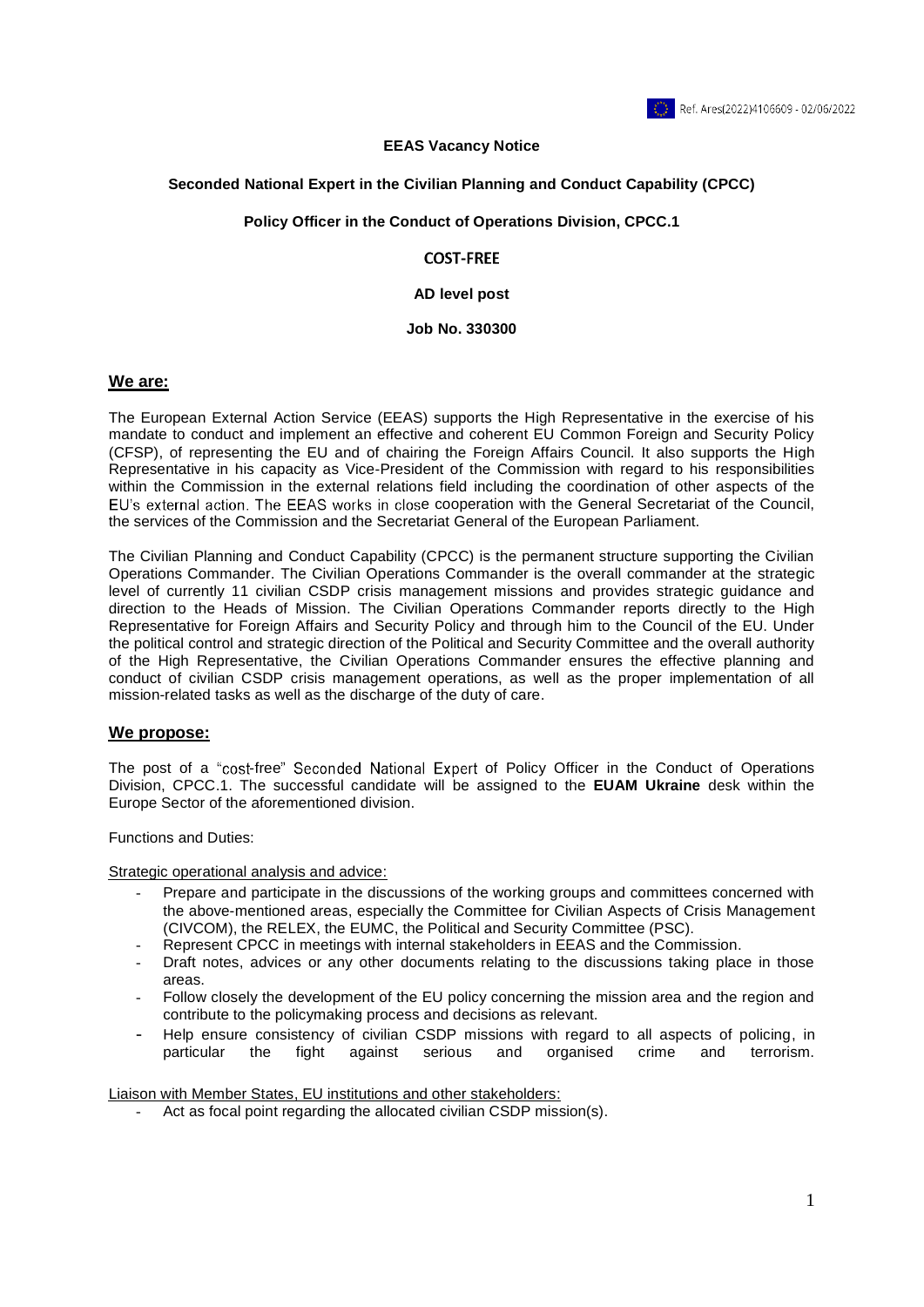- Co-operate closely with other parts of the European External Action Service (EEAS), including the Integrated Strategic Planning for CSDP and Stabilisation (ISP.3), the EU Military Staff (EUMS), the respective Geographical Directorate(s), and other EU actors.
- Liaise with and brief representatives of Member States and contributing third States as appropriate.
- Maintain contact with relevant international stakeholders (such as the UN, the OSCE, the Council).
- Facilitate coordination and cooperation of police aspects of civilian CSDP missions with other international organisations, in particular the UN, the OSCE and the African Union at strategic level and by participation in liaison functions, as required.

### Planning for Civilian CSDP Missions:

- Contribute to the strategic and operational planning of newly arising civilian CSDP missions, and in doing so, ensure consistency with relevant agreed CSDP documents and lessons learned from past and ongoing CSDP engagements.
- Take part in Fact Finding Missions (FFM) and Technical Assessment Missions (TAM) and contribute to reports in this regard.
- Contribute to drafting the operational planning documents such as the Concept of Operations (CONOPS) and Operational Plan (OPLAN), particularly in respect to the operational focus and implementation sections, as well as to Council Decisions (legal decision of the Council of the EU).
- Contribute to drafting the Budgetary Impact Statement (BIS) with a view to defining the mission's budget.

### Conduct of civilian CSDP missions:

- Watch closely the security situation in the host country and developments in the region, which might spill over to theatre, including participating in EEAS security briefings and analysis of open sources and intelligence information/reports.
- Ensure general supervision of, and guidance to the respectively allocated civilian CSDP mission(s), including the respective Head(s) of Mission.
- Conduct regularly field visits to the allocated civilian CSDP mission(s).
- Contribute to the preparation of regularly and extra-ordinary calls for contributions and, if appropriate, participate in exclusive personnel selection procedures.
- Deal with all disciplinary matters arising from the mission area.
- Contribute to the assessment and refocusing of civilian CSDP missions, as required by providing operational expertise inter alia through reports, briefing notes and analytical summaries.
- Contribute to strategic reviews of the allocated civilian CSDP mission(s).
- Contribute to the assessment of Police and Rule of Law aspects in the allocated civilian CSDP mission(s) and provide input to the lessons identified and lessons learned process.

### Representation:

- Prepare and participate in meetings and seminars with internal and external stakeholders and provide information on specific civilian CSDP missions or other CSDP related topics
- Contribute to public information activities of the EEAS in the civilian CSDP area.
- Acting as point of contact within CPCC, OPS Unit for assigned cross-functional tasks. Acting as point of contact within CPCC, OPS Unit, to external institutions/entities.

# **We are looking for:**

The European External Action Service (EEAS) is seeking a dynamic, proactive and highly motivated colleague with strong analytical and networking skills to occupy the post of Seconded National Expert (SNE). The candidate should have a good understanding of EU policy-making and decision-making processes, and an understanding of inter-institutional relations as well as have relevant experience in the areas of responsibility. He/she will have to work in an international and multicultural environment in close synergy with Member States and EU institutions.

# **Legal basis:**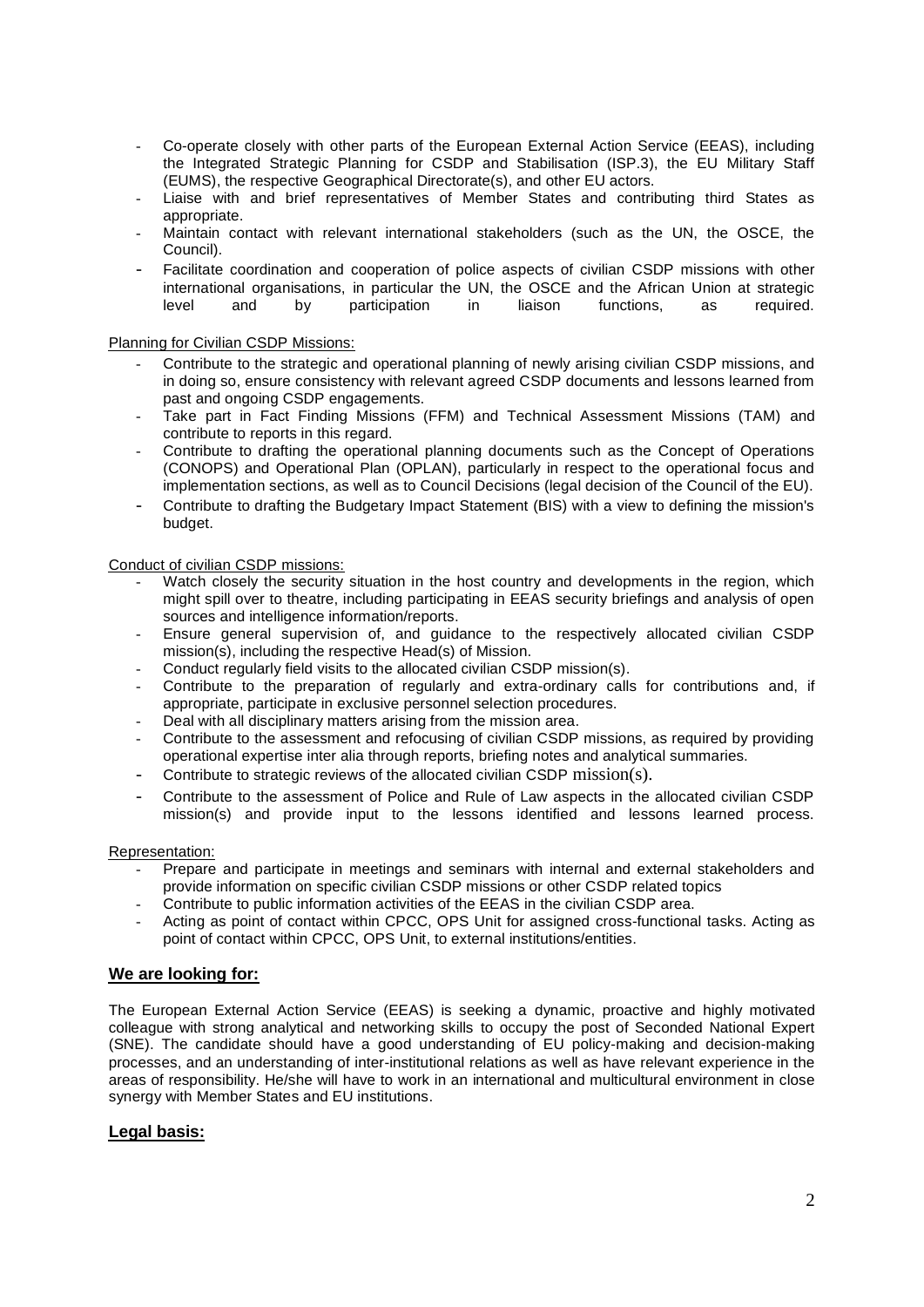- This vacancy is to be filled in accordance with the EEAS Decision of the High Representative of the Union for Foreign Affairs and Security Policy HR DEC(2014) 01 of 04/02/2014 establishing the rules applicable to National Experts seconded to the European External Action Service.

### **Eligibility criteria:**

Candidates must:

a) Be drawn from public administrations in Member States, from international organisations or, only in exceptional cases and with prior authorisation from other sources;

b) Have at least three years' full-time experience of administrative, scientific, technical, advisory or supervisory functions equivalent to those of function groups AD or AST as defined in the Staff Regulations of Officials of the European Union and the Conditions of Employment of other servants of the Union<sup>1</sup> or, where justified in the interests of the service, professional training of an equivalent level.<sup>2</sup> ;

- c) Have a thorough knowledge of one Union language and a satisfactory knowledge of a second language for the performance of his/her duties;
- d) Have a security clearance of minimum level **EU-SECRET/SECRET-UE** for the functions that he/she will carry out;
- e) Remain in the service of the employer throughout the period of secondment and shall be paid by that employer;
- f) Remain subject to the social security legislation applicable to the public administration, international administration or entity which employs the SNE and which will assume responsibility for expenses incurred abroad. In case of posting to an EU Delegation, the employer certifies that the SNE is covered for medical expenses incurred at the place of secondment, as well as costs of repatriation on health grounds throughout the full period of secondment;
- g) Ensure that there is no conflict of interest and that he/she will, at all times, safeguard the independence and coherence of EU foreign policy as well as the integrity and confidentiality of EU documentation, information and procedures.

### **Selection criteria:**

### **Candidates should**:

#### **A. Qualifications and experience required:**

- Have a University degree or equivalent that is relevant for the post;
- Have a good understanding of the role of the EEAS as a diplomatic actor as well as a good understanding of the main objectives, principles and decision making processes of the EU's Common Foreign and Security Policy (CFSP), including the Common Security and Defence Policy (CSDP)
- A past experience within an EU CSDP mission, an EU institution or in the field of internal security and defence, would be an asset;

Regulation (EEC, Euratom, ECSC) No 259/68 of the Council of 29 February 1968 (OJ L 56, 4.3.1968, p.1) and successive amendments.<br><sup>2</sup> Staff Requ

Staff Regulations of Officials (SR) and the Conditions of Employment of Other Servants of the European Union (CEOS). For reference, see: https://eur-lex.europa.eu/legal-content/EN/TXT/?qid=1570023902133&uri=CELEX:01962R0031-20190101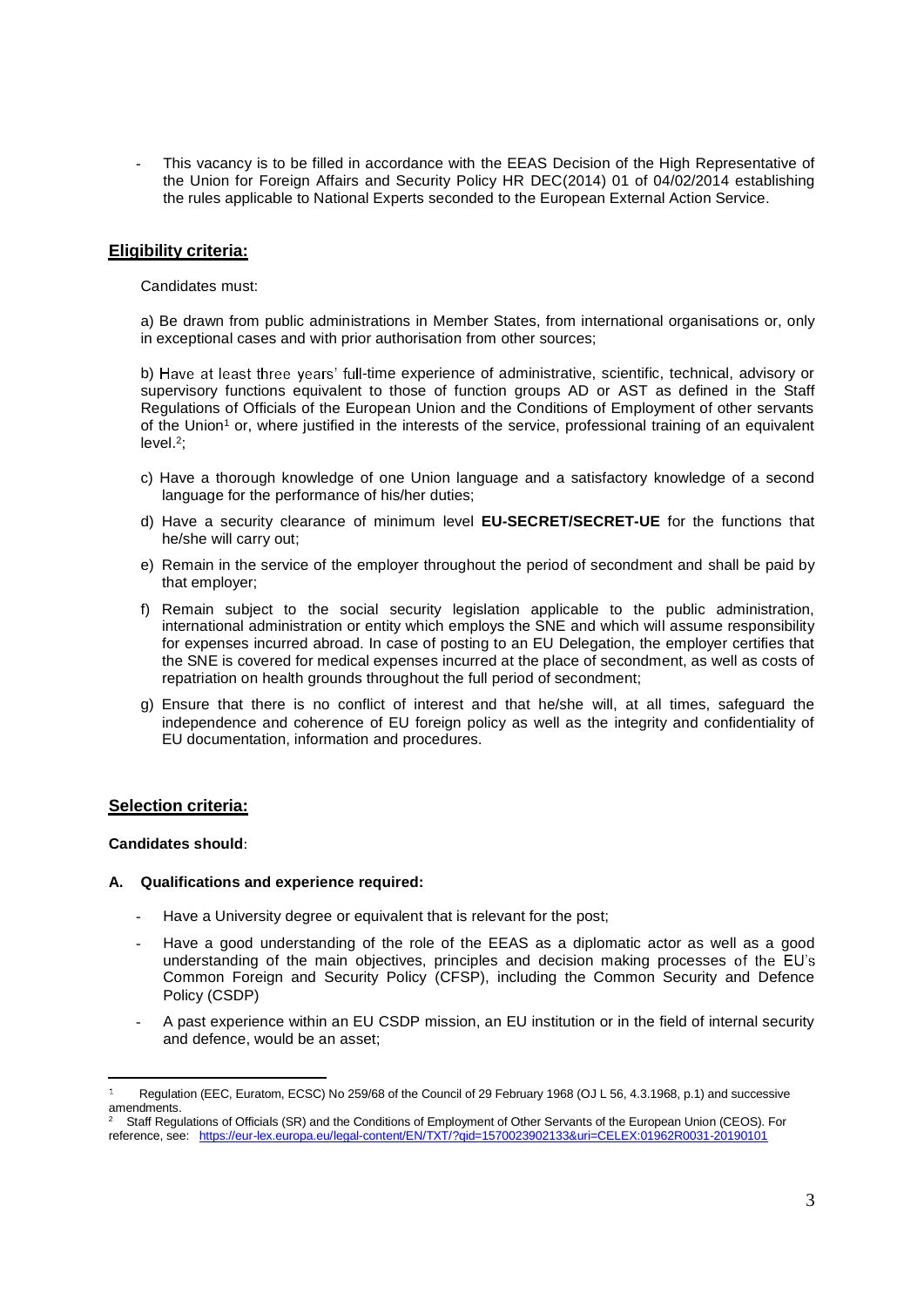- General knowledge of internal security and defence concepts and capabilities;
- Knowledge of the situation in Ukraine and relevant surrounding countries, including EU policies and key priorities;
- Good computer knowledge, notably in word processing, spreadsheets, presentations software, Internet/Intranet, use of email systems are essential. Knowledge of other IT tools is an asset.

### **B. Skills required:**

- Have strong organisational and managerial skills, sense of initiative and ability to work under pressure within short deadlines and to manage multiple tasks and unexpected demands;
- Have excellent interpersonal skills;
- Have ability to work and communicate in interdisciplinary and intercultural teams;
- Have excellent analytical capability as well as excellent drafting and reporting skills. Rapid grasp of problems and capacity to identify issues and solutions;
- Ability to maintain objectivity in complex scenarios and to display sensitivity and sound judgement;
- Be prepared to travel on mission to current or potential crisis areas and to do so at short notice;
- Have the ability to exercise greatest discretion with regard to all facts and information coming to his/her knowledge in the course of or in connection with the performance of his/her duties.

### **C. Languages:**

The successful candidate should be able to work in at least one of the official CSDP languages fluently (EN or FR) and have a good knowledge of the second official working language. In practice, in the interest of the service, the expert must be fully fluent in written and oral English. Good command of French is an advantage.

### **D. Personal qualities:**

- Be a motivated and flexible team player;
- Have the ability to adapt quickly to new situations and deal with new challenges;
- Have the ability to maintain the highest standards of personal integrity, impartiality and selfdiscipline.

# **Equal opportunities**

The EEAS is committed to an equal opportunities policy for all its staff and applicants. The EEAS is committed to promoting gender equality and to preventing discrimination on any grounds. It actively welcomes applications from all qualified candidates from diverse backgrounds and from the broadest possible geographical basis amongst the EU Member States. We aim at a service which is truly representative of society, where each staff member feels respected, is able to give their best and can develop their full potential.